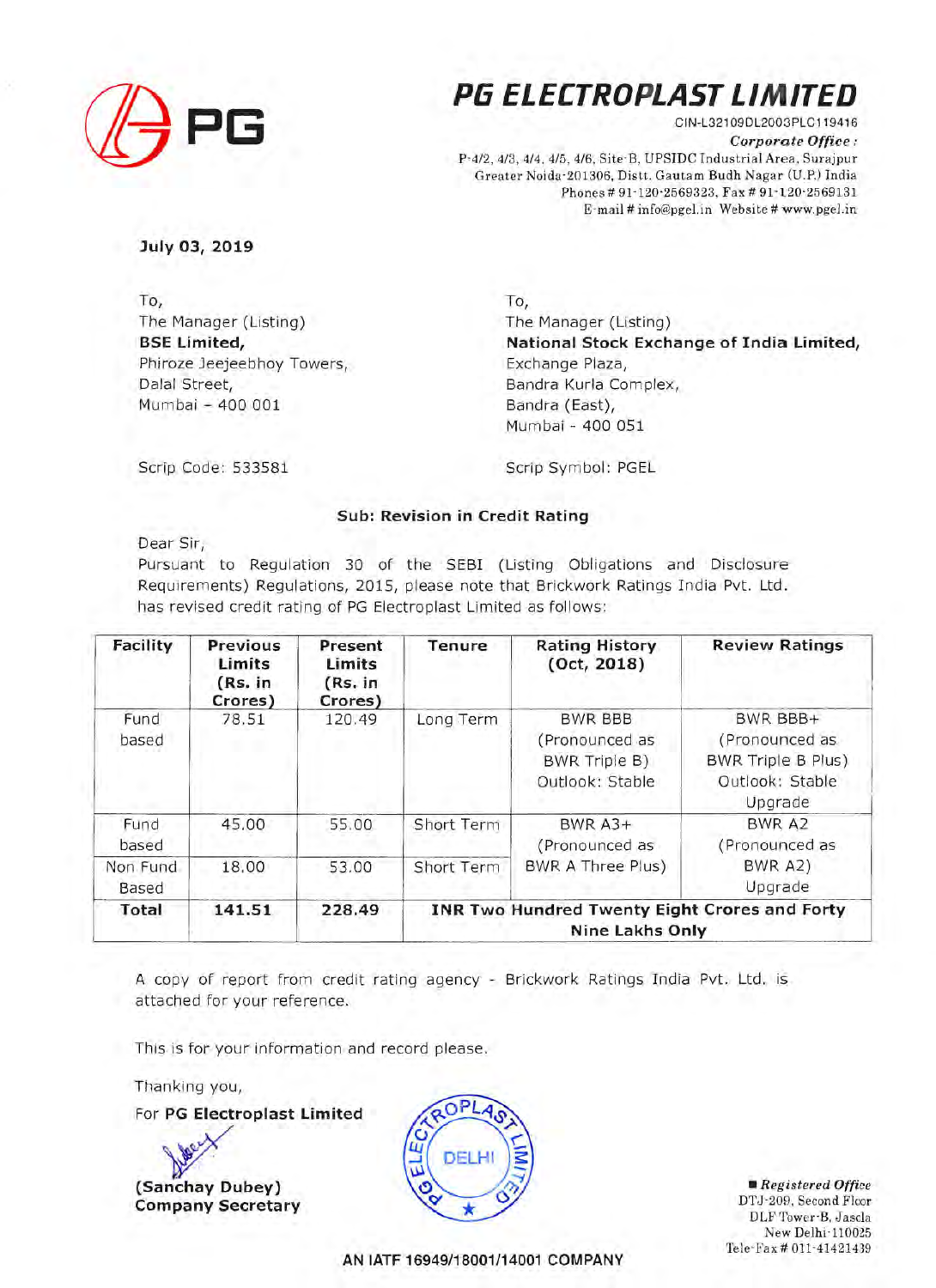

SEBI Registered RBI Accredited NSIC Empanelled

BWR/BLR/DEL/IRC/RK/1529/2019-20

03 July2019

Mr Vishal Gupta Director PG Electroplast Ltd P-4/2 To P-4/6, Site B, Upside Industrial Area, Surajpur, Greater Noida-201306, Uttar Pradesh

Dear Sir,

Sub: *Annual Review* of Ratings of Bank Loan Facilities of *PG Electroplast Ltd aggregating* t 228.49 Crores. ('f Two Hundred Twenty Eight Crores and Forty Nine Lakhs Only)

Ref: (1) Mandate Date 24 August 2018

(2) BWR rating letter BWR/BLR/DEL/IRC/RK/2820/2018-19 dated 1st Oct 2018

On *Annual review* of PG Electroplast Ltd performance based on the information and clarifications provided by you, and as available in public sources, we are pleased to inform you that the ratings of PG Electroplast Ltd Bank Loan Facilities amounting to  $\overline{\tau}$ 228.49 crores have been upgraded as follows:

| Facility              | <b>Previous</b><br>Limits<br>₹ Crores | Present<br>Limits<br>₹<br><b>Crores</b> | Tenur<br>e                                                            | <b>Rating History</b><br>(0ct, 2018)                                        | <b>Review</b><br>Ratings*                                                                |
|-----------------------|---------------------------------------|-----------------------------------------|-----------------------------------------------------------------------|-----------------------------------------------------------------------------|------------------------------------------------------------------------------------------|
| <b>Fund Based</b>     | 78.51                                 | 120.49                                  | Long<br>Term                                                          | <b>BWR BBB</b><br>(Pronounced as<br><b>BWR Triple B)</b><br>Outlook: Stable | BWR BBB+<br>(Pronounced as<br><b>BWR TRiple B</b><br>Plus)<br>Outlook: Stable<br>Upgrade |
| <b>Fund Based</b>     | 45.00                                 | 55.00                                   | Short<br>Term                                                         | BWRA3+<br>(Pronounced as<br><b>BWR A Three Plus)</b>                        | BWR A2<br>(Pronounced as<br>BWR A2)<br>Upgrade                                           |
| <b>Non Fund Based</b> | 18.00                                 | 53.00                                   | Short<br>Term                                                         |                                                                             |                                                                                          |
| Total                 | 141.51                                | 228.49                                  | ₹ Two Hundred Twenty Eight Crores and<br><b>Forty Nine Lakhs Only</b> |                                                                             |                                                                                          |

\*For definition of the ratings please refer to our website www.brickworkratings.com Note: Details of bank wise facilities is as per Annexure-!



Brickwork Ratings India Pvt. Ltd.

204-208-2 • Floor, Kanchenjunga Building, #18, Baraklandsa Ruad, New Delhi - (10.001)<br>
Phone +91 (1.2341.2232 • Fax +91 (1.2341.3896 • 1-860-425-2742 | - information between kunnings com • www.BrickworkRatings.com<br>
Ahmeda

 $(1\% \pm 167)$  link A2007PTC043591.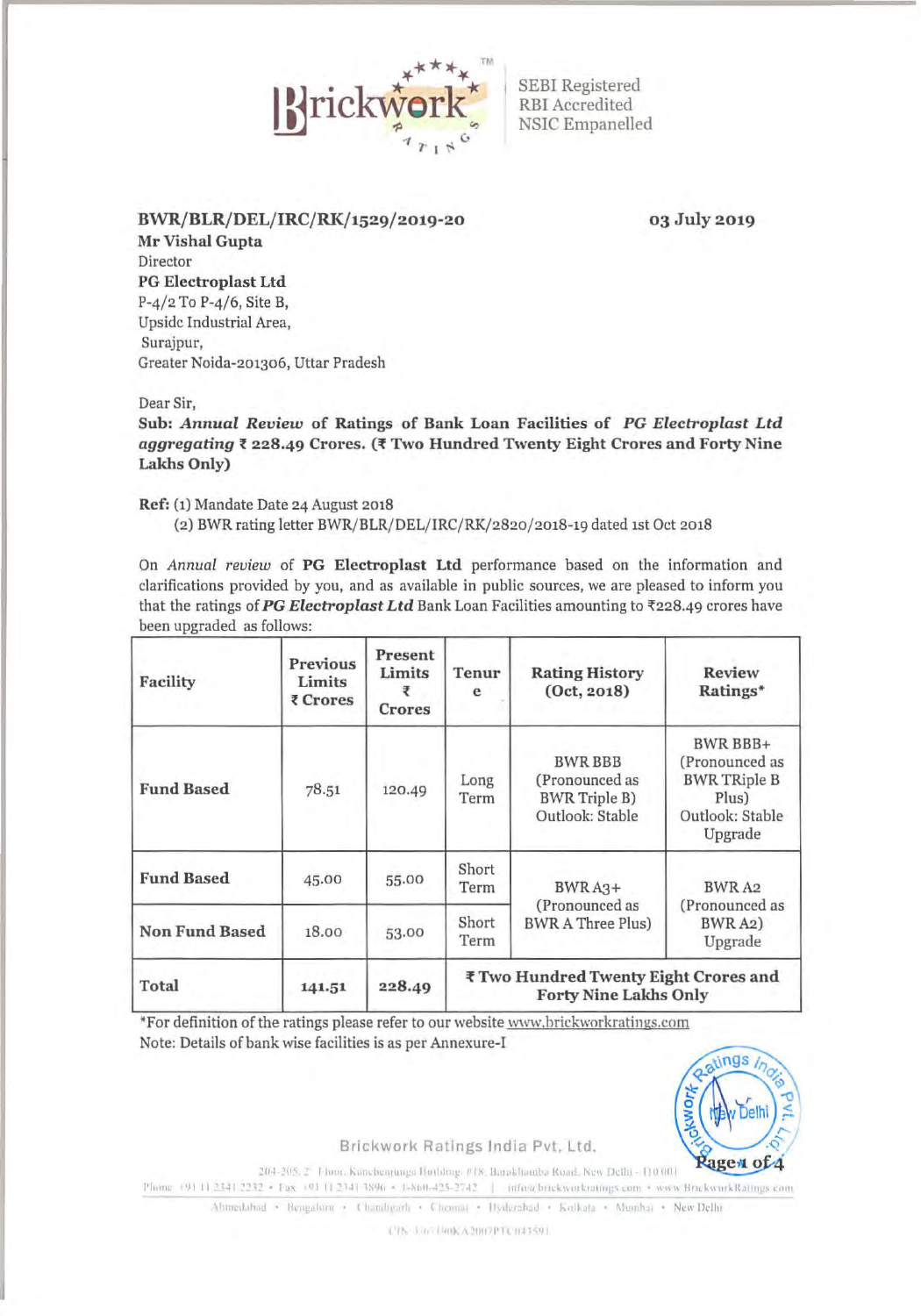

SEBI Registered RBI Accredited NSIC Empanelled

#### PG Electroplast Ltd

The Ratings are valid for twelve months from this letter and subject to terms and conditions as per your mandates letter dated 13 Jun 2019 and other correspondence, if any and Brickwork Ratings' standard disclaimer appended at the end of this letter. You are requested to provide No Default statement on monthly basis.

The rated bank loan facilities would be under surveillance during the said period. You are required to submit information periodically as per Annexure-II for the purpose of surveillance/review. You are also required to keep us informed of any information/ development that may affect your Company's finances/ performance without any delay.

**Best Regards,** 

RK Sharma **Senior Director-Ratings** 

Note: Rating Rationale of all accepted Ratings are published on Brickwork Ratings website. All non-accepted ratings are also published on Brickwork Ratings web-site Interested persons are well advised to refer to our website www.brickworkratings.com, If they are unable to view the rationale, they are requested to inform us on

brickworkhelp@brickworkratings.com.

Disclaimer: Brickwork Ratings (BWR) has assigned the rating based on the information obtained from the issuer and other reliable sources, which are deemed to be accurate. BWR has taken considerable steps to avoid any data distortion; however, it does not examine the precision or completeness of the information obtained. And hence, the information in this report is presented "as is" without any express or implied warranty of any kind. BWR does not make any representation in respect to the truth or accuracy of any such information. The rating assigned by BWR should be treated as an opinion rather than a recommendation to buy, sell or hold the rated instrument and BWR shall not be liable for any losses incurred by users from any use of this report or its contents. BWR has the right to change, suspend or withdraw the ratings at any time for any reasons.



Brickwork Ratings India Pvt. Ltd.

204-205; 2' Hoor. Kanchenjunga Burlding. #18. Barakhaniba Road "New Defin - 110 001 Phone [9] [1 2341 2232 • Fax [9] [1 2341 3896 • 1-860-425-2742 | mrow brekworkratings com • www.ffr $Page(2.014)$ 

 $\Lambda$ hmedahad • Bengalurn • Charoligarh • Unennar • Hyderabad • Kollata • Mombor • New Delhi

( IN 1167190RA2007PT) 043501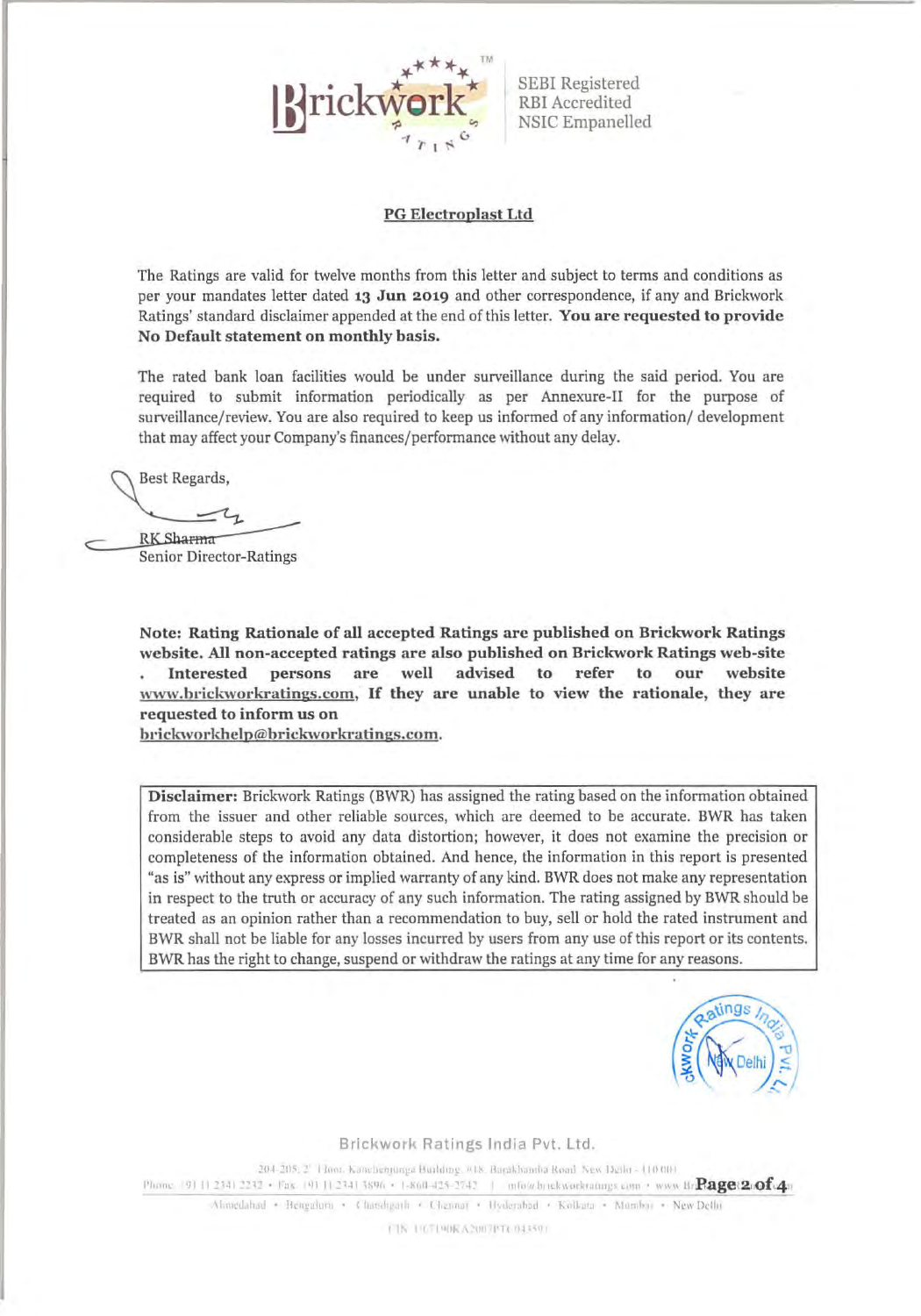

SEBI Registered RBI Accredited NSIC Empanelled

### Annexure-I **Details of Bank Facilities**

₹ Crores

| <b>Bank</b>          | <b>Facility</b>                                                                                                                         | <b>Amount to be Rated</b><br>(Rs Crs) |  |
|----------------------|-----------------------------------------------------------------------------------------------------------------------------------------|---------------------------------------|--|
|                      | Cash Credit                                                                                                                             | 25.00*                                |  |
|                      | Term Loan                                                                                                                               | 37.89*                                |  |
| State Bank of India  | <b>ILC/FLC</b><br><b>Bill Discount</b><br><b>Bank Guarantee</b><br>Cash Credit<br>Term Loan<br><b>Bill Discount</b><br>FLC<br>Term Loan | 15.70                                 |  |
|                      |                                                                                                                                         | 5.00                                  |  |
|                      |                                                                                                                                         | 12.30                                 |  |
|                      |                                                                                                                                         | 14.00*                                |  |
| <b>HDFC</b> Bank     |                                                                                                                                         | $42.43*$                              |  |
|                      |                                                                                                                                         | 50.00                                 |  |
|                      |                                                                                                                                         | 25.00                                 |  |
| Aditya Birla Finance |                                                                                                                                         | 1.17                                  |  |
| <b>Total</b>         |                                                                                                                                         | 228.49                                |  |

\*includes proposed amount in total rating amount



Brickwork Ratings India Pvt. Ltd.

204-205, 27 Floor, Kanchenjungs Building, #18. Barakhamba Road, New Delhi - 110 001 Phone (91 | 1 2341 2232 • Fax +91 11 2341 3896 • 1-860-425-2742 | info@brickworkratings.com • www.BRage 3.of 4.m

Ahmedabad • Bengalurn • Chandigarh • Chennai • Hyderabad • Kolkata • Mumbai • New Delhi

CIN 1/67140KA2007PTC043591